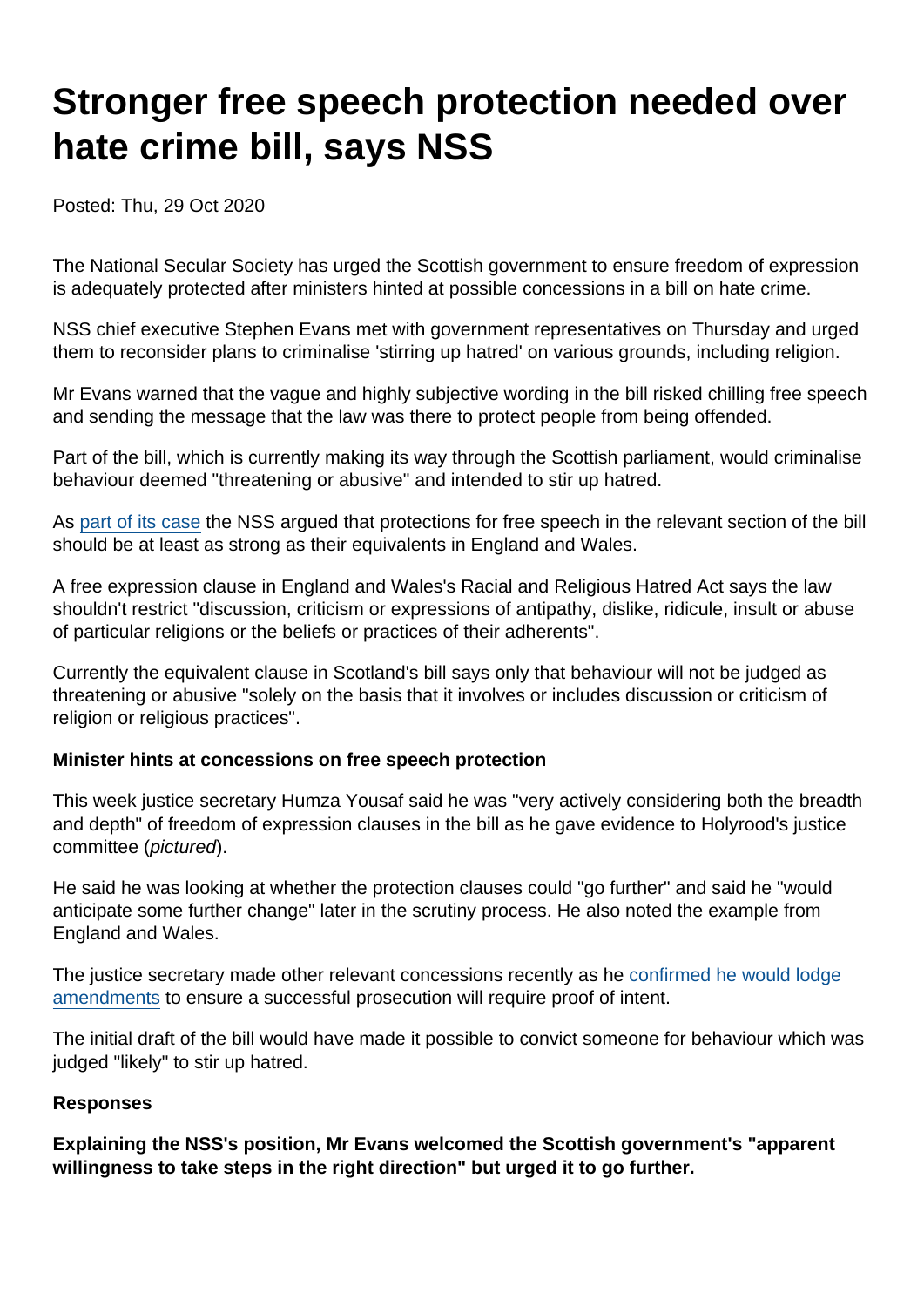"The best course of action remains to remove the section of this bill on 'stirring up hatred', a vague and subjective term which shouldn't be a criminal offence.

"If the Scottish government is set on introducing these offences, as a minimum it must ensure they are very narrowly defined and Scottish citizens are given at least the equivalent freedom of expression protection as their English and Welsh counterparts."

Neil Barber, the NSS's spokesperson for Scotland who also attended the meeting, said: "The vague wording of the bill means any reassurances that the legislation isn't intended to capture subjectively offensive speech will be of no comfort at all to the writer, artist or comedian who, fearing a stressful and costly court procedure, will simply avoid discussing any sensitive issue, with a resultant intimidation of free speech right from the start.

"The government must go further to ensure this bill doesn't seriously chill free speech in Scotland."

Jamie Gillies of the Free to Disagree campaign, which is campaigning to defend free expression over the bill, [said](https://www.pressandjournal.co.uk/fp/news/politics/scottish-politics/2600740/hate-crime-bill-humza-yousaf-very-open-to-changing-controversial-legislation/) amendments along the lines suggested this week would "provide much-needed reassurance".

But he added that the group still had a number of "outstanding concerns", including the use of the term "abusive" in the bill.

Free to Disagree has also [warned](https://freetodisagree.scot/introducing-the-free-to-disagree-campaign/) about the lack of a defence for words spoken in the privacy of the home which are not heard or seen by anyone outside. Yousaf defended the lack of such a defence this week.

The NSS is a [supporter of Free to Disagree.](https://freetodisagree.scot/about)

The NSS's full position on the bill is outlined in a [briefing on the subject](https://www.secularism.org.uk/uploads/briefing-scottish-hate-crime-bill.pdf?v=1603468148)

# Protect free speech in Scotland

New hate crime laws proposed for Scotland could seriously undermine freedom of expression including the freedom to criticise or satirise religion. Find out more and help us protect free speech.

- [Find out more](https://www.secularism.org.uk/free-expression/scottish-hate-crime-bill.html)
- [Write to your MSP](https://www.secularism.org.uk/free-expression/write-to-your-msp.html)
- [Share on What's App](whatsapp://send?text=http://www.secularism.org.uk/news/2020/10/stronger-free-speech-protection-needed-over-hate-crime-bill-says-nss?format=pdf)
- [Share on Facebook](https://www.facebook.com/sharer/sharer.php?u=http://www.secularism.org.uk/news/2020/10/stronger-free-speech-protection-needed-over-hate-crime-bill-says-nss?format=pdf&t=Stronger+free+speech+protection+needed+over+hate+crime+bill,+says+NSS)
- [Share on Twitter](https://twitter.com/intent/tweet?url=http://www.secularism.org.uk/news/2020/10/stronger-free-speech-protection-needed-over-hate-crime-bill-says-nss?format=pdf&text=Stronger+free+speech+protection+needed+over+hate+crime+bill,+says+NSS&via=NatSecSoc)
- [Share on Email](https://www.secularism.org.uk/share.html?url=http://www.secularism.org.uk/news/2020/10/stronger-free-speech-protection-needed-over-hate-crime-bill-says-nss?format=pdf&title=Stronger+free+speech+protection+needed+over+hate+crime+bill,+says+NSS)
- [Subscribe to RSS Feed](/mnt/web-data/www/cp-nss/feeds/rss/news)

Tags: [Freedom of Expression](https://www.secularism.org.uk/news/tags/Freedom+of+Expression), [Scotland](https://www.secularism.org.uk/news/tags/Scotland)

## Related Campaigns